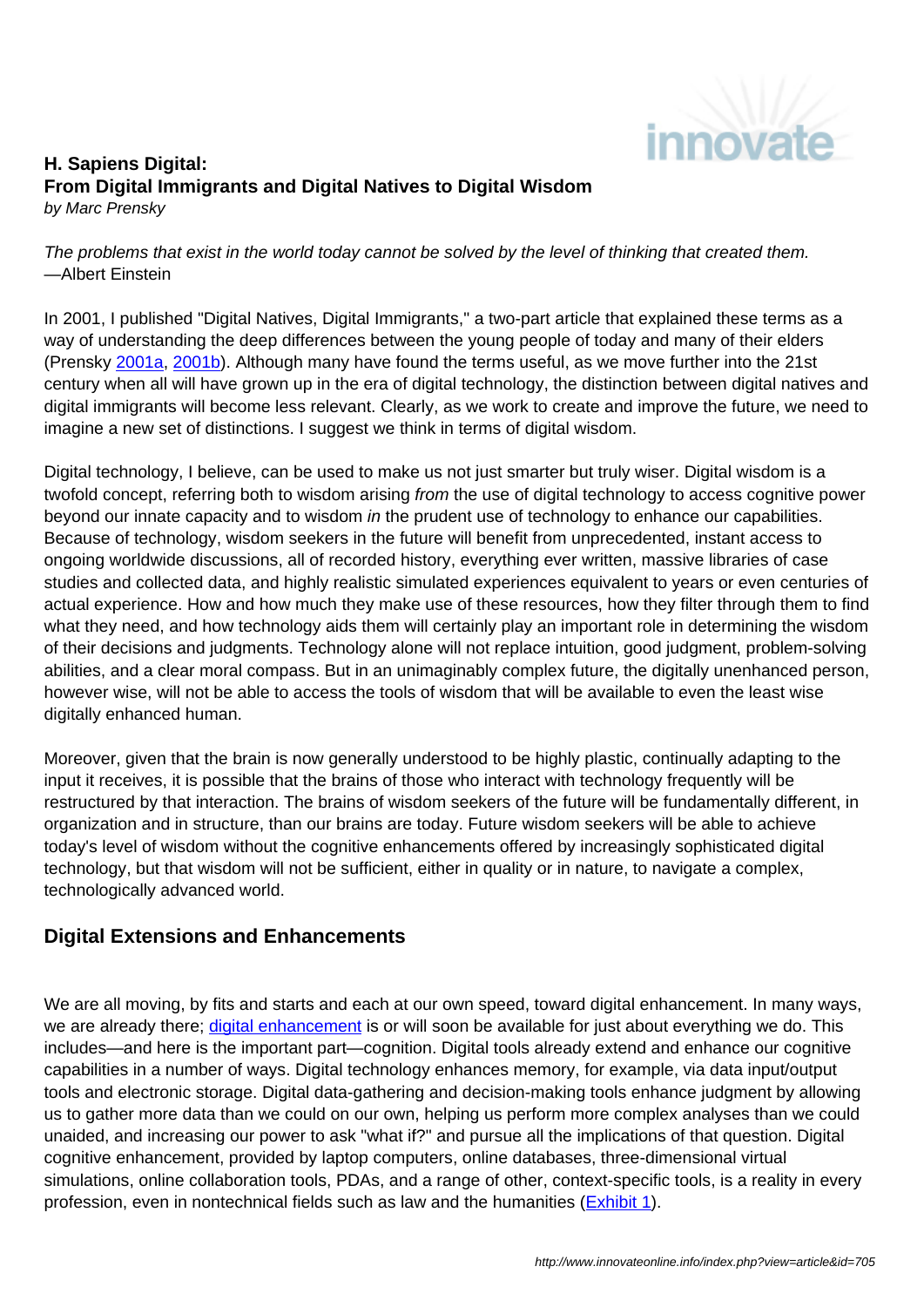We are already becoming dependent on these enhancements. As philosophers Andy Clark and David Chalmers [\(1998\)](http://www.webcitation.org/5eBEF2Ncm) argue, "extended cognition is a core cognitive process, not an add-on extra," as "the brain develops in a way that complements the external structures and learns to play its role within a unified, densely coupled system" ("3. Active Externalism," 17). As I recently heard a teenager say, expressing this idea more colloquially, "If I lose my cell phone, I lose half my brain." Many would express the same sentiment in regard to a PDA or a laptop computer; we are already embracing a basic level of digital enhancement, and we will accept ever more sophisticated enhancements as technology continues to develop.

These developing technologies, which will connect us more directly to their power by linking to our brains directly, are already here or on the horizon. Two recently released devices, one produced by [Smart Brain](http://www.smartbraintech.com/) [Technologies](http://www.smartbraintech.com/) and another by **Emotive Systems**, allow players to control the action in video games using their minds; [NeuroSky](http://www.neurosky.com/) is working on another version of the technology. The [U.S. Air Force](http://www.airforce.com) is experimenting with using similar technology to train pilots in hands-off flying (Satnews Daily [2008](http://www.webcitation.org/5eBFSBrSt)). Other emerging digital tools promise to facilitate communication and enhance understanding; for example, voice-stress analysis tools will allow users to perceive deception and automated translation utilities will help create translations free of human bias. As these tools become widely available, digital enhancement will become even more vital for everyone.

# **Digital Wisdom**

What should we call this emerging digitally enhanced person? [Homo sapiens digital](http://www.innovateonline.info/extra.php?id=3244), or digital human, perhaps. The key to understanding this development is to recognize that it includes both the digital and the wise. As digital enhancements develop, so too will the concept and practice of wisdom.

Wisdom, as any search will quickly show, is a universal but ill-defined concept. [Definitions of wisdom](http://wisdomcenteredlife.org/definitions.aspx) fill entire volumes. The Oxford English Dictionary suggests that wisdom's main component is judgment, referring to the "Capacity of judging rightly in matters relating to life and conduct, soundness of judgment in the choice of means and ends" (OED 1989). Philosopher Robert Nozick (1990) suggests that wisdom lies in knowing what is important; other definitions see wisdom as the ability to solve problems—what Aristotle called "practical wisdom" (Wikipedia [2009](http://www.webcitation.org/5e6jXGyZN)). Some definitions—although not all—attribute to wisdom a moral component, locating wisdom in the ability to discern the "right" or "healthy" thing to do. This is, of course, problematic since agreement on moral issues is frequently difficult to come by. So wisdom cannot be conclusively defined without a consideration of context. One interesting definition of wisdom that is particularly useful in this discussion comes from Howard Gardner (2000), who suggests that wisdom may be seen in the breadth of issues considered in arriving at a judgment or decision. Combining these sources, we can define wisdom as the ability to find practical, creative, contextually appropriate, and emotionally satisfying solutions to comlicated human problems (as Solomon famously did with the baby problem). Many see it as a more complex kind of problem solving.

As technology becomes more sophisticated, developing the capacity to help us make moral and ethical choices as well as more pragmatic decisions, what we call "human wisdom" will reach new levels. Some of that evolution will arise from the breadth of resources available to the wisdom seeker. More development will emerge from wider access to more experience, provided by hours of exposure to realistic simulation, similar to that required for today's airline pilots and astronauts. It is also possible that reflective capabilities will themselves be enhanced; we are already seeing some evidence of this possibility in the speed with which video game players review previous games, searching for ways to improve before beginning the next game. Future technological tools will allow people engaged in making judgments and decisions to evaluate their decisions very quickly in light of collective past experience, just as today financial strategies can be [backtested](http://en.wikipedia.org/wiki/Backtesting) on the historical market. And given the enhanced communications possibilities, wisdom will certainly involve a lot more sharing and testing of ideas while they are in formation than is possible today.

Homo sapiens digital, then, differs from today's human in two key aspects: He or she accepts digital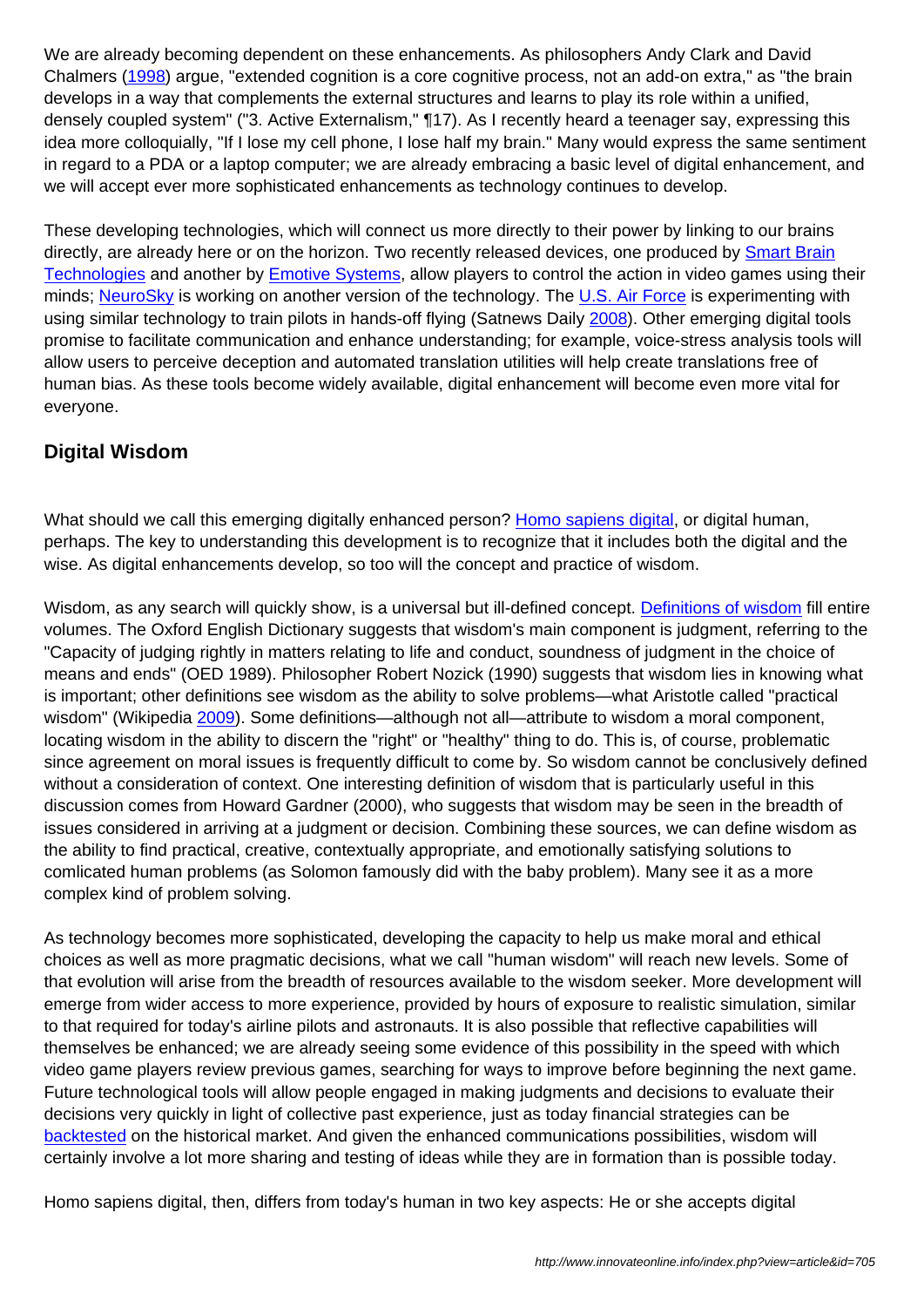enhancement as an integral fact of human existence, and he or she is digitally wise, both in the considered way he or she accesses the power of digital enhancements to complement innate abilities and in the way in which he or she uses enhancements to facilitate wiser decision making. Digital wisdom transcends the generational divide defined by the immigrant/native distinction. Many digital immigrants exhibit digital wisdom. Barack Obama, who grew up in the pre-digital era, showed his digital wisdom in enlisting the power of the Internet to enhance both his fundraising ability and his connection with the American people. Understanding that his judgment is enhanced by his ability to get instant feedback from his closest friends and advisors, he has refused to give up his BlackBerry. Rupert Murdoch, a self-confessed digital immigrant (Murdoch [2005](http://www.webcitation.org/5e6jPyqgB)), has also shown digital wisdom in recognizing the need to add digital news-gathering and dissemination tools to his media empire.

The point is that while the need for wise people to discuss, define, compare, and evaluate perspectives is not changing, the means by which they do so and the quality of their efforts are growing more sophisticated because of digital technology. As a result, the unenhanced brain is well on its way to becoming insufficient for truly wise decision making. When we are all enhanced by implanted lie detectors, logic evaluators, and executive function and memory enhancements—all of which will likely arrive in our children's lifetimes—who among us will be considered wise? The advantage will go, almost certainly, to those who intelligently combine their innate capacities with their digital enhancements.

### **Wisdom Enhancement**

So how can digital technology enhance our minds and lead to greater wisdom? One way to answer this question is to consider where our unenhanced wisdom fails us and explore how technology can enhance our capabilities in those arenas.

As unenhanced humans, we are limited in our perceptions and constrained by the processing power and functioning of the human brain. As a result, we tend to go astray in our thinking in ways that limit our wisdom; for example:

- We make decisions based on only a portion of the available data.
- We make assumptions, often inaccurate, about the thoughts or intentions of others.
- We depend on educated guessing and verification (the traditional scientific method) to find new answers.
- We are limited in our ability to predict the future and construct what-if scenarios.
- We cannot deal well with complexity beyond a certain point.
- We cannot see, hear, touch, feel, or smell beyond the range of our senses.
- We find it difficult to hold multiple perspectives simultaneously.
- We have difficulty separating emotional responses from rational conclusions.
- We forget.

Some of these failures arise because we do not have access to necessary data, while others stem from our inability to conduct complex analyses, derive full understanding from the ever-increasing volumes of data available to us, understand others fully, or access alternative perspectives. All of these factors reduce our capacity to judge situations, evaluate outcomes, and make practical decisions wisely. Fortunately, available and emerging digital tools can allow us to overcome these deficiencies and attain true digital wisdom.

### **Enhancing Our Access to Data**

The human mind cannot remember everything; detailed, voluminous data are quickly lost. In some ways, this is good in that it forces us to be selective, but it also limits our analytical capacity. Digital technology can help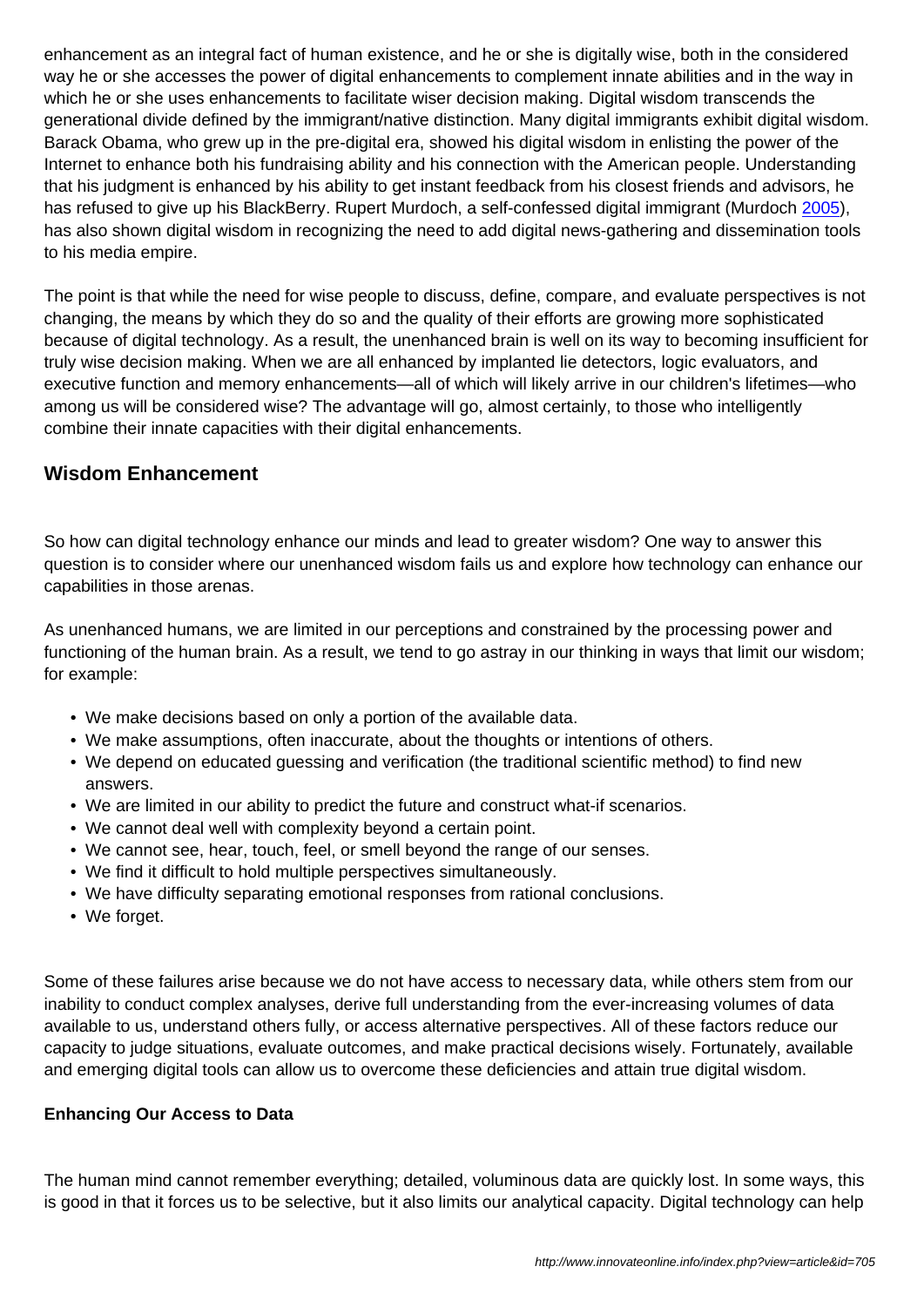by providing databases and algorithms that gather and process vast amounts of data far more efficiently and thoroughly than the human brain can. [Expert systems](http://www.pcai.com/web/ai_info/expert_systems.html) are one example of sophisticated digital tools that can help humans access a wider array of data. These systems gather the expertise of hundreds of human experts in one program in order to provide a more thorough assessment of a given situation than even a highly trained and experienced professional might be able to offer. One example of such a system is the Acute Physiology & Chronic Health Evaluation [\(APACHE](http://www.icumedicus.com/icu_scores/apache.php)) system, which helps doctors allocate scarce intensive-care resources to those patients most in need ([Exhibit 2\)](http://www.innovateonline.info/extra.php?id=3220).

Few would consider it wise to use an expert system such as APACHE as the only decision maker; expert system technology is both imperfect and still in development. But would it be wise for a human to make the decision without at least consulting it? Wise decisions often involve not just ethical considerations but also tradeoffs; in the context of a complex, delicate decision, such as the one to remove a patient from intensive care, those tradeoffs can be difficult to assess. Expert systems and other sophisticated analytical tools allow for a fuller understanding of the risks and benefits inherent in such a decision.

### **Enhancing our Ability to Conduct Deeper Analyses**

In an article provocatively titled "The End of Theory," writer Chris Anderson [\(2008\)](http://www.webcitation.org/5eBIPrc60) describes how the massive amounts of data now being collected and stored by Google and others is allowing a new type of scientific analysis. In many cases, scientists no longer have to make educated guesses, construct hypotheses and models, and test them with data-based experiments and examples. Instead, they can mine the complete set of data for patterns that reveal effects, producing scientific conclusions without further experimentation because they can rely on analysis of a complete, digitally stored data set. In a similar way, Google's advertising tools draw valid and useful conclusions about what works in advertising without actually knowing anything either about what is advertised or about the projected consumers of the advertising. The software draws conclusions based purely on sophisticated analyses of available data; the analyses improve as the amount of data increases (as it does exponentially), and the analysis tools improve as well. This is the same principle, according to Anderson, that allows Google to "translate languages without actually 'knowing' them (given equal corpus data, Google can translate Klingon into Farsi as easily as it can translate French into German)" [\(2008,](http://www.webcitation.org/5eBIPrc60) ¶5). Here, too, the tools will improve as more data becomes available. Imagine what will happen when the entire universe of everything ever written is available for analysis.

This approach reverses the generally accepted nature of the human/machine coupling. Rather than the mind imagining possibilities that the data confirm or deny, the data announce facts and relationships and the human looks for explanations or—as Google does with advertising—simply uses the relationships to achieve a goal without knowing or caring why they exist. Surely, such ability should lead us to question what wisdom is in such situations and to consider the relationship between mind and machine in producing wisdom in a digital future. Future wisdom will involve as much skill in eliciting relationships as in imagining them.

On the other hand, there are areas where a human mind's ability to imagine relationships will be crucial to attaining digital wisdom. From warfare to architecture to politics, asking "what if?" has always been critical to understanding complex systems, and human wisdom has always included the ability to what-if well. While simulation, practiced for thousands of years in sandbox, mechanical, and thought experiments, is a sophisticated way to explore possible interpretations of data, unenhanced humans are limited in the number of options and end states that they can explore in this way. Pairing human intelligence with digital simulation allows the mind to progress further and faster. A person's ability to create, interpret, and evaluate the models underlying the simulations plays a large role in his or her ability to use them wisely. In the future, more sophisticated simulation algorithms will allow humans to exercise their imaginative capacity in ever-more complex what-if constructions, allowing for more thorough exploration of possibilities and, in turn, wiser decisions. With the introduction of modern simulation games such as Sim City, Roller Coaster Tycoon, and Spore, this kind of digital wisdom enhancement already begins at a very early age.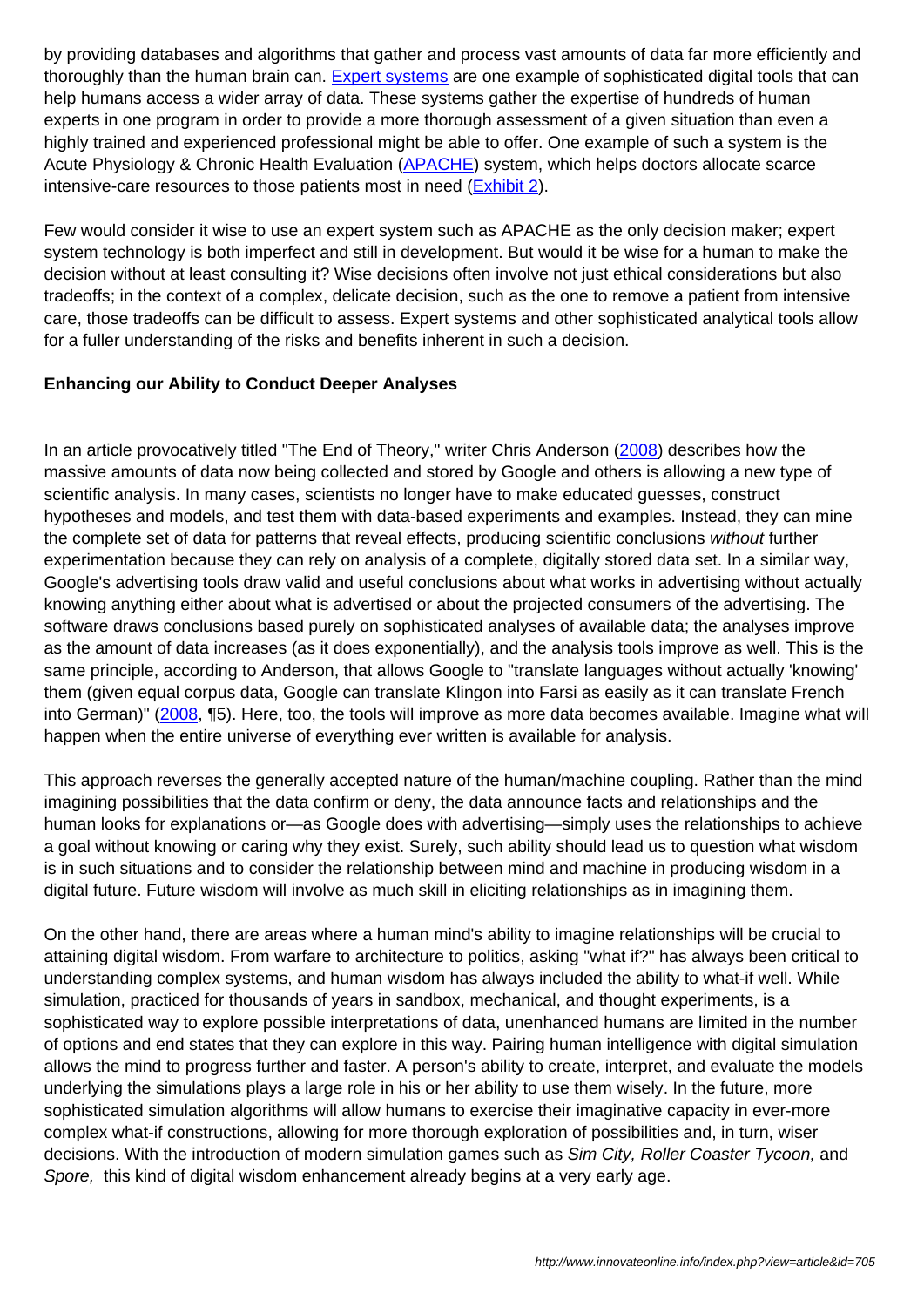#### **Enhancing Our Ability to Plan and Prioritize**

As the world becomes more complex, planning and prioritization skills far beyond the capability of the unenhanced human brain will be required; digital enhancements will be needed to help us to anticipate second and third-order effects to which the unaided mind may be blind. The full implications of massive undertakings like human space travel, the construction of artificial cities in the Arabian Sea, the building of huge machines such as large hadron colliders, and complex financial dealings such as those that have recently wrought havoc on the economy cannot be fully perceived or assessed by even the wisest unaided minds. Alan Greenspan, for example, is widely considered one of our wisest financial gurus, and yet, his assessment of the fundamental workings of our economy was mistaken: "You know," he admitted in a Congressional hearing in October 2008, "that's precisely the reason I was shocked [by the economic downturn], because I have been going more than 40 years or more with very considerable evidence that it was working considerably well" (Leonhardt [2008](http://www.webcitation.org/5eBJTVMJi)). Humans will require digital enhancement in order to achieve a full understanding of these increasingly complex issues and a full sense of the practical wisdom of pursuing them. We currently do not have, in many areas, either the databases of past successes and failures, or the tools to analyze them, that are required to enhance our wisdom and collective memory—but we will going forward.

### **Enhancing Our Insight into Others**

One of the greatest barriers to human understanding and communication is that we cannot see inside another person's mind. This limitation gives rise to unintended misunderstandings and allows people to employ all sorts of deceptive strategies, both consciously and unconsciously. Some of the ways digital technology is helping us overcome this barrier include various means of truth (or lie) detection, multimodal communications, and digital readouts of our own and others' brain waves. Already, researchers at Carnegie-Mellon University [\(CMU](http://www.cmu.edu/index.shtml)), using digital computer analyses of brain patterns captured by functional magnetic resonance imaging ([fMRI\)](http://en.wikipedia.org/wiki/Functional_magnetic_resonance_imaging) scans, are able to tell what a person is thinking about (Mitchell et al. 2008). It is likely, according to these researchers, that our children will, in their lifetimes, be able to read people's thoughts and even have access to direct brain-to-brain communication. While these developments will clearly raise ethical issues and privacy questions that will have to be addressed, there can be little doubt that as people gain access to and learn to take into account others' unspoken motives, thoughts, needs, and judgments in their own thinking, their wisdom will increase.

### **Enhancing our Access to Alternate Perspectives**

The world is full of things we cannot perceive with our unenhanced senses, things that are too small, too large, too fast, too abstract, too dangerous, or too far away. Exploring these things through digital enhancements will certainly help expand both our understanding of these things and our knowledge of how they can help or hurt us. It will also expand our ability to assume multiple perspectives—to see things from more than one point of view—and, hence, our wisdom. The perception of things outside our normal sensory range can be enhanced digitally in numerous ways, from manipulable three-dimensional simulations to digitally monitored biofeedback controls that enhance mental and sensory states, which may also enhance memory and emotional control. Access to alternative perspectives can also be attained through increasingly sophisticated digital role playing, using simulations in which people can experience difficult and critical situations from various points of view.

There are undoubtedly other ways in which digital technology will enhance our understanding and wisdom. None of these tools will replace the human mind; rather, they will enhance our quest for knowledge and our development of wisdom.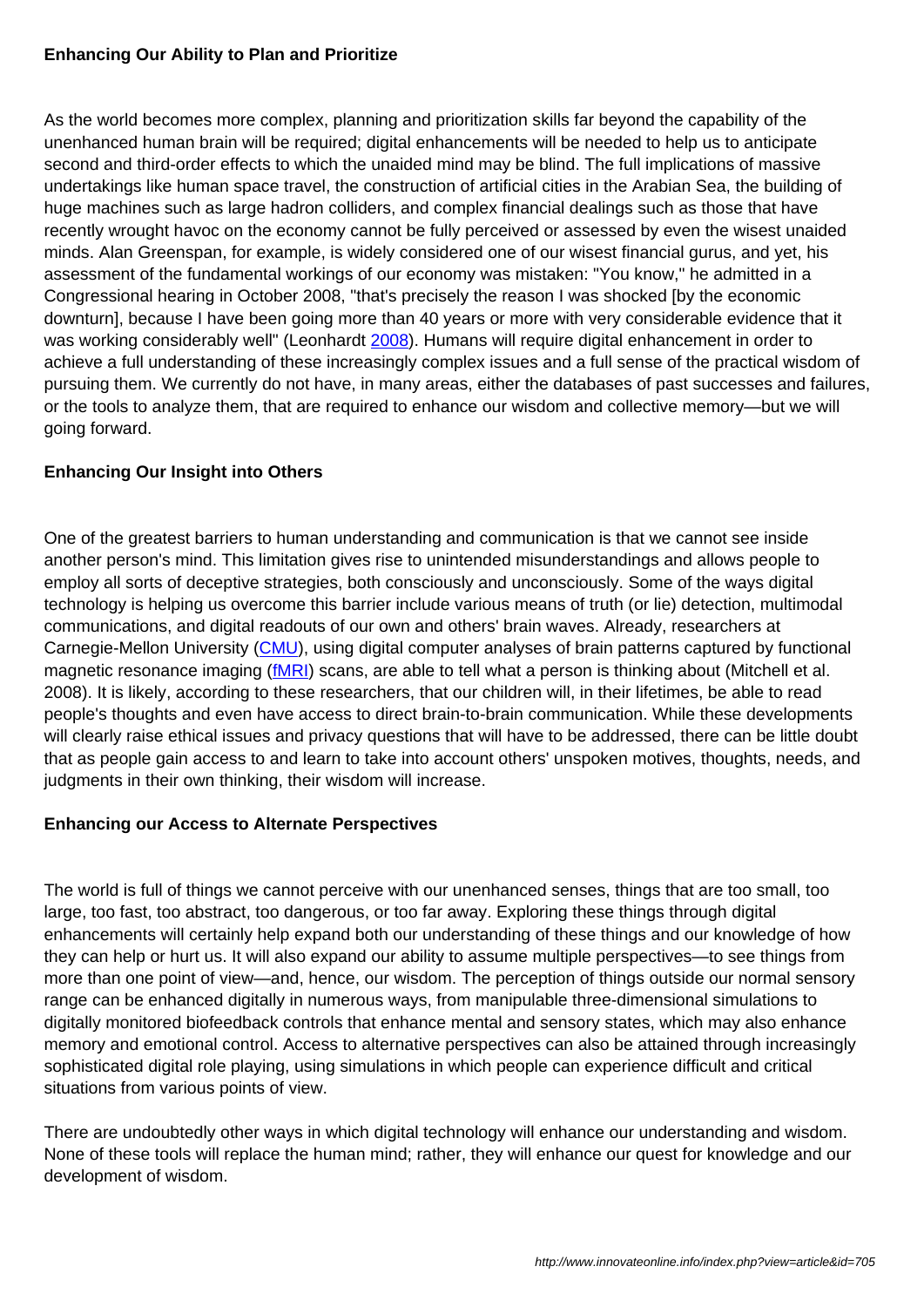## **Objections to Digital Enhancement**

Not everyone accepts the power of digital enhancement to make us both smarter and wiser. On its [July/August 2008 cover,](http://www.innovateonline.info/extra.php?id=3243) The Atlantic magazine asks "Is Google Making Us Stoopid?" Google serves as a stand-in for the Internet and digital technology more generally; the author's concern is that digital enhancements such as the Internet make our natural minds lazier and less able (Carr [2008a](http://www.webcitation.org/5eBJxMMM3)). While that is certainly something we should guard against, we must also bear in mind that new technologies have always raised similar objections; as Carr points out, in Plato's The Phaedrus, Socrates objects to writing on the basis that it undermines the memory.

In fact, what's happening now is very much the opposite: Digital technology is making us smarter. Steven Johnson has documented this in Everything Bad is Good For You (2005), in which he argues that the new technologies associated with contemporary popular culture, from video games to the Internet to television and film, make far more cognitive demands on us than did past forms, thus increasing our capabilities in a wide variety of cognitive tasks. As Johnson puts it, "Today's popular culture may not be showing us the righteous path. But it is making us smarter" (14). Socrates was correct in his fear that writing would diminish our memories but shortsighted in that concern. While we may remember less and memorize less readily than did humans in Socrates's day, the addition of writing has made us considerably wiser by expanding our collective memory and increasing ability to share information across time and distance.

Worries that ubiquitous GPS systems might diminish our map-reading ability or that spell checkers and calculators will result in a generation that cannot spell or do mental math are similarly shortsighted. Every enhancement comes with a trade-off: We gave up huge mental memory banks when we started writing things down; we gave up the ability to tell time by the sun when we began carrying pocket watches. But we gained a set of shared cultural memories and a more precise notion of time that fueled the Industrial Revolution. Digital wisdom arises from the combination of the mind and digital tools; what the unenhanced mind loses by outsourcing mundane tasks will be more than made up for by the wisdom gained. Wisdom, and particularly practical wisdom, must be understood in light of the digital enhancements that make it stronger.

# **Being Digitally Wise**

So what constitutes digital wisdom? What habits do the digitally wise use to advance their capabilities and the capabilities of those around them? Can digital wisdom be taught?

Examples of digital wisdom are all around us. Leaders are digitally wise when they use available techniques to connect with their constituents for polling and to solicit contributions and encourage participation, as Barack Obama did so well in the 2008 U.S. presidential campaign. Journalists are digitally wise when they take advantage of participative technologies such as blogs and wikis to enlarge their perspectives and those of their audience. Nicolas Carr exhibited digital wisdom in posting his notes and sources for his Atlantic article on his blog in response to reader requests for more information (Carr [2008b](http://www.roughtype.com/archives/2008/08/is_google_makin.php)). Digital wisdom can be, and must be, learned and taught. As we offer more courses in digital literacy, we should also offer students guidance in developing digital wisdom. Parents and educators are digitally wise when they recognize this imperative and prepare the children in their care for the future—educators by letting students learn by using new technologies, putting themselves in the role of guides, context providers, and quality controllers, and parents by recognizing the extent to which the future will be mediated by technology and encouraging their children to use digital technology wisely.

The digitally wise distinguish between digital wisdom and mere [digital cleverness,](http://www.innovateonline.info/extra.php?id=3221) and they do their best to eradicate digital dumbness when it arises [\(Exhibit 3](http://www.innovateonline.info/extra.php?id=3222)). They know that just knowing how to use particular technologies makes one no wiser than just knowing how to read words does. Digital wisdom means not just manipulating technology easily or even creatively; it means making wiser decisions because one is enhanced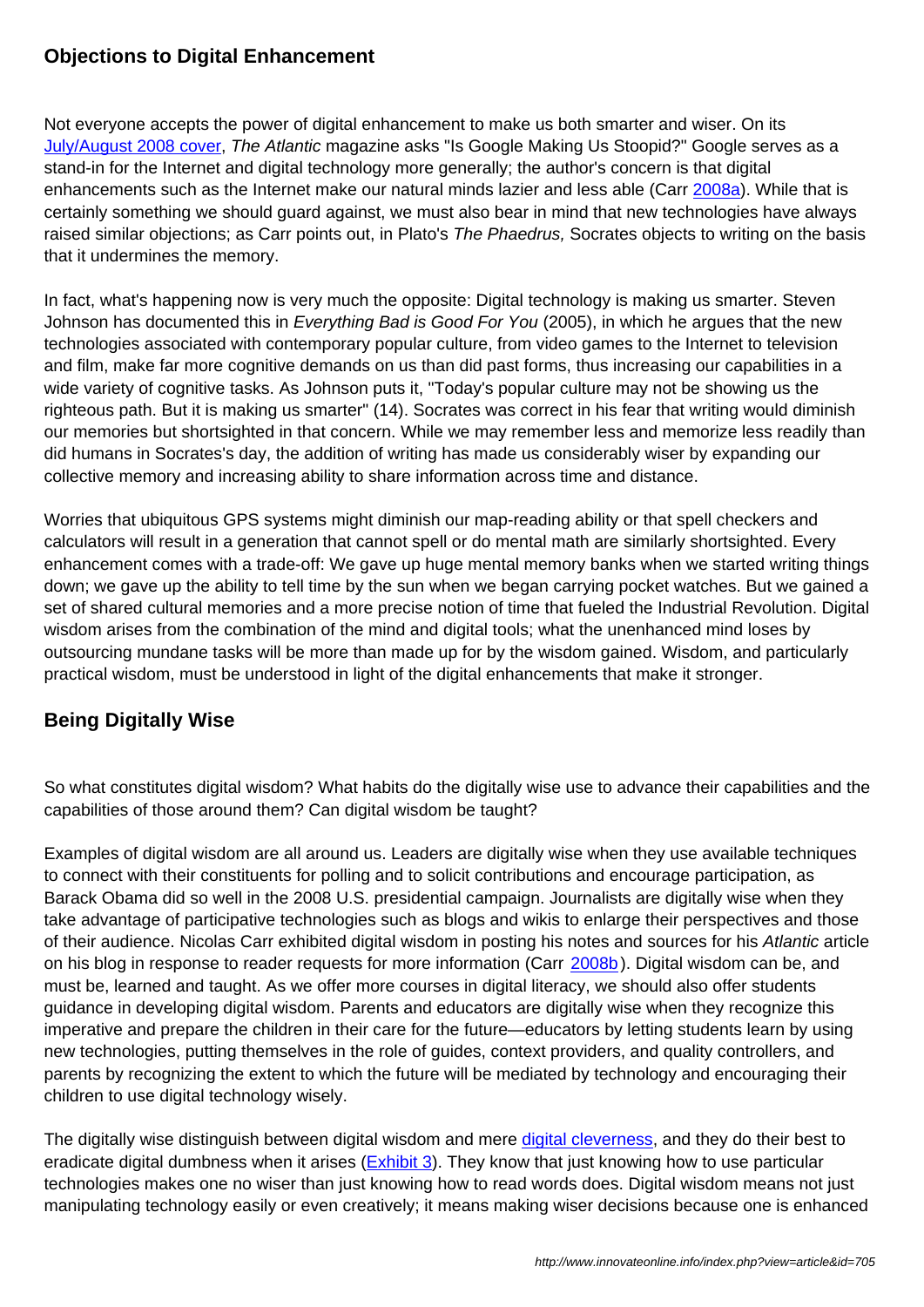by technology. Therefore, the digitally wise look for the cases where technology enhances thinking and understanding. No digitally wise leader would make any major decision, no digitally wise scientist would come to any conclusion without digital tools enhancing their own thinking. They may rely on intuition, but that intuition is informed, inspired, and supported by digital enhancements and by the additional data digital tools provide. Those who are truly digitally wise do not resist their digitally enhanced selves but accept them gladly, even as they make careful judgments about what digital enhancements are appropriate and when.

Being digitally wise involves not only enhancing our natural capabilities with existing technologies but also continuously identifying additional areas where our natural human tools—even when they are developed to a very high level—cannot do the job unaided. As new digital tools appear, especially ones that take hold in a strong way, the digitally wise seek them out actively. They investigate and evaluate the positives as well as the negatives of new tools and figure out how to strike the balance that turns tools into wisdom enhancers. The digitally wise also realize that the ability to control digital technology, to bend it to their needs, is a key skill in the digital age. As a result, they are interested in programming, in the broadest sense of the word, that is, in making machines do what people want them to do.

# **Conclusion**

Within the lifetimes of our children, more powerful digital mental enhancements—the embedded chips and brain manipulations of science fiction—will become a reality just as gene manipulation, long considered a far-off dream, is with us now. Just as we have begun to confront the ethical, moral, and scientific challenges presented by genetic medicine, we will have to confront the issue of digital wisdom sooner or later, and we will be better off doing it sooner. Many of these enhancements will bring ethical dilemmas, but the digitally wise will distinguish between true ethical issues (Is the enhancement safe? Is it available equally to all?) and mere preferences and prejudices.

Nobody suggests that people should stop using and improving their unaided minds, but I am opposed to those who claim the unenhanced mind and unaided thinking are somehow superior to the enhanced mind. To claim this is to deny all of human progress, from the advent of writing to the printing press to the Internet. Thinking and wisdom have become, in our age, a symbiosis of the human brain and its digital enhancements.

I do not think technology is wise in itself (although some day it may be) or that human thinking is no longer necessary or important. It is through the interaction of the human mind and digital technology that the digitally wise person is coming to be. I believe it is time for the emerging digitally wise among us, youth and adults alike, to embrace digital enhancement and to encourage others to do so. With our eyes wide open to enhancement's potential harm as well as its benefits, let us bring our colleagues, students, teachers, parents, and peers to the digital wisdom of the twenty-first century.

## **References**

Anderson, C. 2008. The end of theory: The data deluge makes the scientific method obsolete. Wired Magazine 16 (7). [http://www.wired.com/science/discoveries/magazine/16-07/pb\\_theory](http://www.wired.com/science/discoveries/magazine/16-07/pb_theory) (accessed January 28, 2009). Archived at [http://www.webcitation.org/5eBIPrc60.](http://www.webcitation.org/5eBIPrc60)

Carr, N. 2008a. Is Google making us stupid? What the internet is doing to our brains. The Atlantic 301 (6): 56-63. <http://www.theatlantic.com/doc/200807/google>(accessed January 28, 2009). Archived at [http://www.webcitation.org/5eBJxMMM3.](http://www.webcitation.org/5eBJxMMM3)

Carr, N. 2008b. "Is Google making us stupid?": Sources and notes. [Weblog entry, August 7.] Rough Type. [http://www.roughtype.com/archives/2008/08/is\\_google\\_makin.php](http://www.roughtype.com/archives/2008/08/is_google_makin.php) (accessed January 29, 2009). Archived at <http://www.webcitation.org/5eFmKmnMx>.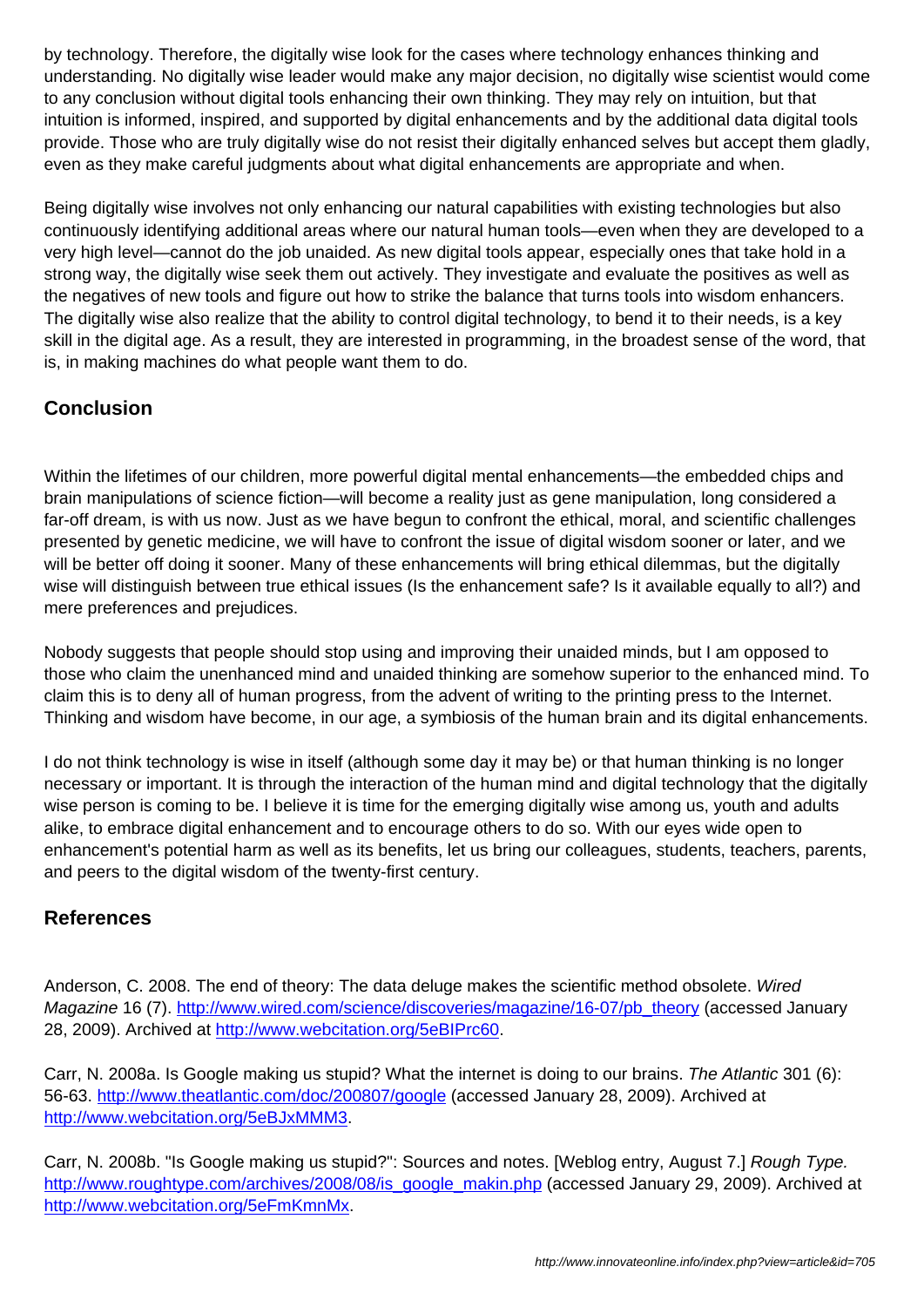Clark, A., and D. J. Chalmers. 1998. The extended mind. Analysis 58:7-19. <http://consc.net/papers/extended.html>(accessed January 28, 2009). Archived at <http://www.webcitation.org/5eBEF2Ncm>.

Gardner, H. 2000. Intelligence reframed: Multiple intelligences for the 21st century. New York: Basic Books.

Johnson, S. B. 2005. Everything bad is good for you. New York: Riverhead Books.

Leonhardt, D. 2008. Greenspan's mea culpa. [Weblog entry, October 23.] Economix. http://economix.blogs.nytimes.com/2008/10/23/greenspans-mea-culpa/ (accessed January 28, 2009). Archived at<http://www.webcitation.org/5eBJTVMJi>.

Mitchell, T., S. V. Shinkareva, A. Carlson, K. Chang, V. L. Malave, R. A. Mason, and M. A. Just. 2008. Predicting human brain activity associated with the meanings of nouns. Science 320 (May): 1191-1195.

Murdoch, R. 2005. Speech to the American Society of Newspaper Editors, April 13. [http://www.newscorp.com/news/news\\_247.html](http://www.newscorp.com/news/news_247.html) (accessed January 26, 2009). Archived at [http://www.webcitation.org/5e6jPyqgB.](http://www.webcitation.org/5e6jPyqgB)

Nozick, R. 1990. The examined life: Philosophical meditations. New York: Simon & Schuster-Touchstone.

OED. 1989. "Wisdom," definition 1a. Oxford English Dictionary, 2nd. ed. Oxford: Oxford University Press.

Prensky, M. 2001a. Digital natives, digital immigrants. On the Horizon 9 (5): 1-6. <http://www.scribd.com/doc/9799/Prensky-Digital-Natives-Digital-Immigrants-Part1>(accessed January 28, 2009). Archived at <http://www.webcitation.org/5eBDYI5Uw>.

Prensky, M. 2001b. Digital natives, digital immigrants, part 2: Do they really think differently? On the Horizon 9 (6): 1-6.

<http://www.twitchspeed.com/site/Prensky%20-%20Digital%20Natives,%20Digital%20Immigrants%20-%20Part2.htm> (accessed January 28, 2009). Archived at<http://www.webcitation.org/5eBDhJB2N>.

Satnews Daily. 2008. Hands off F-16 lands using Lockheed Martin computer control technology. Satnews Daily, December 11.<http://www.satnews.com/cgi-bin/story.cgi?number=1057554591> (accessed January 28, 2009). Archived at <http://www.webcitation.org/5eBFSBrSt>.

Wikipedia. 2009. Wisdom. <http://en.wikipedia.org/wiki/Wisdom>(accessed January 26, 2009). Archived at [http://www.webcitation.org/5e6jXGyZN.](http://www.webcitation.org/5e6jXGyZN)

### **COPYRIGHT AND CITATION INFORMATION FOR THIS ARTICLE**

This article may be reproduced and distributed for educational purposes if the following attribution is included in the document:

Note: This article was originally published in *Innovate* ([http://www.innovateonline.info/\)](http://www.innovateonline.info/) as: Prensky, M. 2009. H. sapiens digital: From